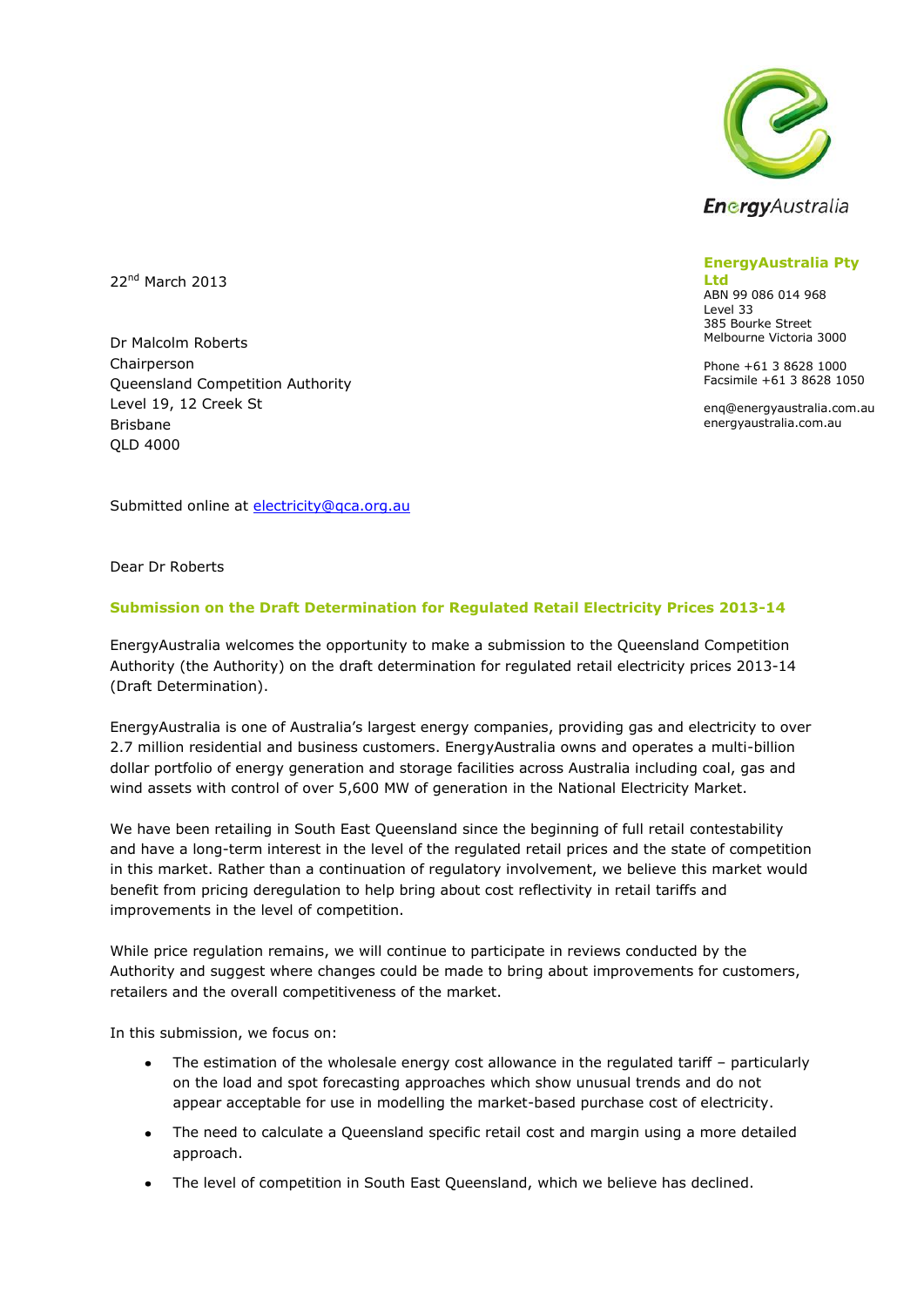Suggested amendments to the design of the new cost pass-through mechanism.  $\bullet$ 

If you would like more information on this submission, please contact me on (03) 8628 1242.

Yours sincerely

Melinda Green Regulatory Manager - Pricing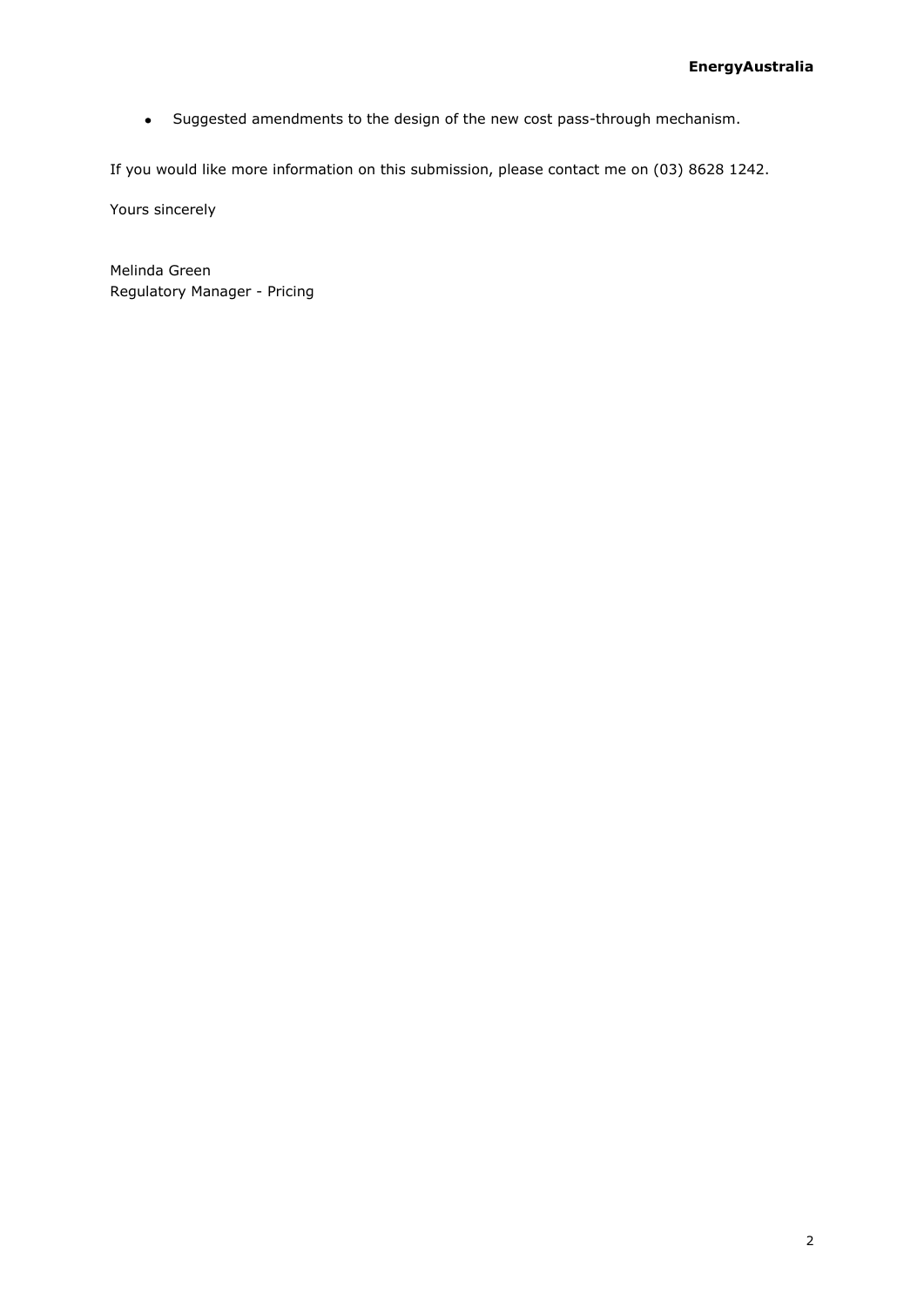

# **EnergyAustralia submission to Queensland Competition Authority on the**

# **Draft Determination for Regulated Retail Electricity Prices 2013-14**

**March 2013**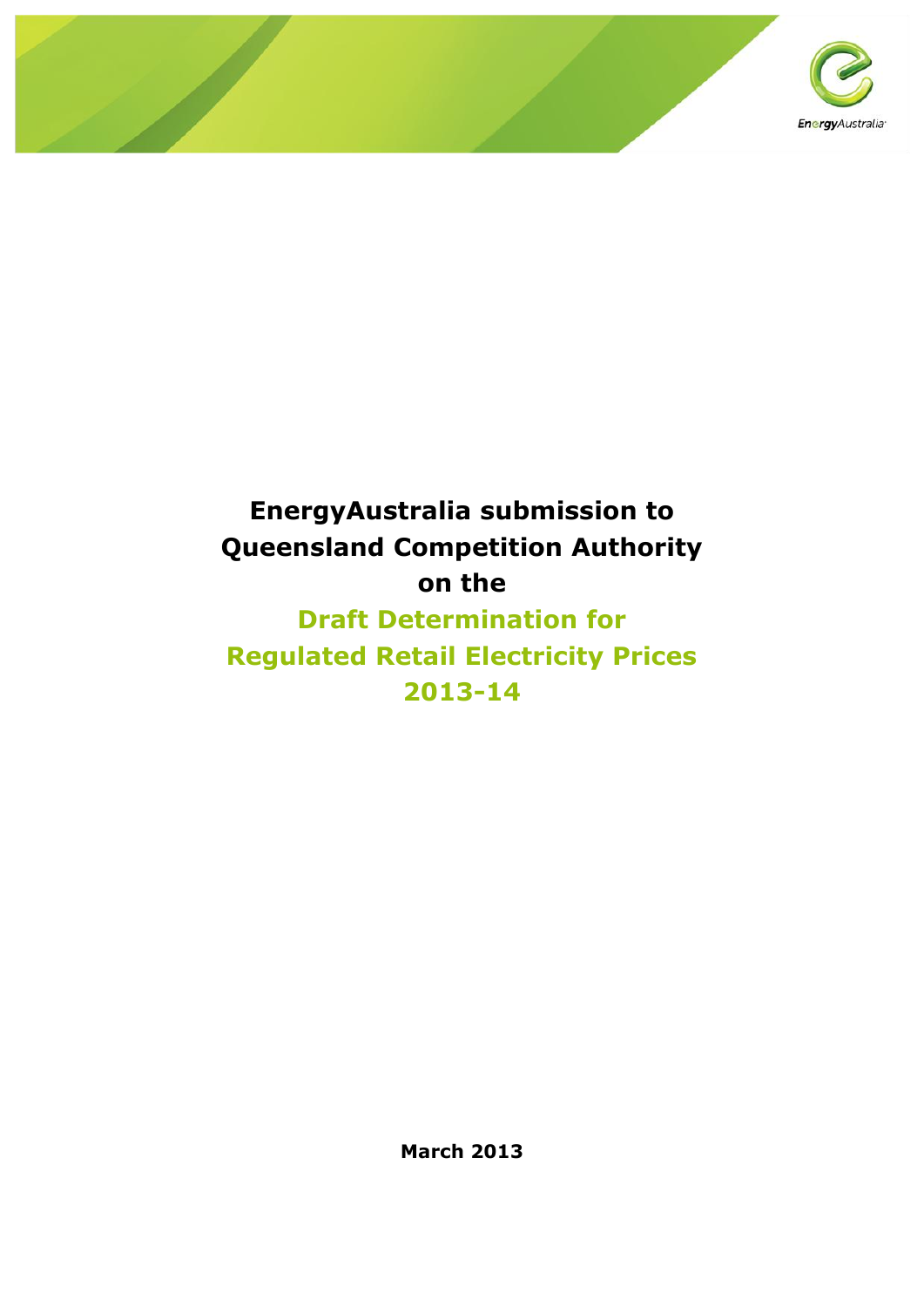# **Contents**

| 1. |      |                                                                                         |  |  |  |  |
|----|------|-----------------------------------------------------------------------------------------|--|--|--|--|
| 2. |      |                                                                                         |  |  |  |  |
|    | 2.1. |                                                                                         |  |  |  |  |
|    | 2.2. |                                                                                         |  |  |  |  |
|    | 2.3. |                                                                                         |  |  |  |  |
|    | 2.4. |                                                                                         |  |  |  |  |
| 3. |      |                                                                                         |  |  |  |  |
|    |      | 3.1. Retail operating costs (ROC) & customer acquisition and retention costs (CARC)  14 |  |  |  |  |
|    |      |                                                                                         |  |  |  |  |
| 4. |      |                                                                                         |  |  |  |  |
|    |      |                                                                                         |  |  |  |  |
|    |      |                                                                                         |  |  |  |  |
|    | 4.3. |                                                                                         |  |  |  |  |
| 5. |      |                                                                                         |  |  |  |  |
|    |      |                                                                                         |  |  |  |  |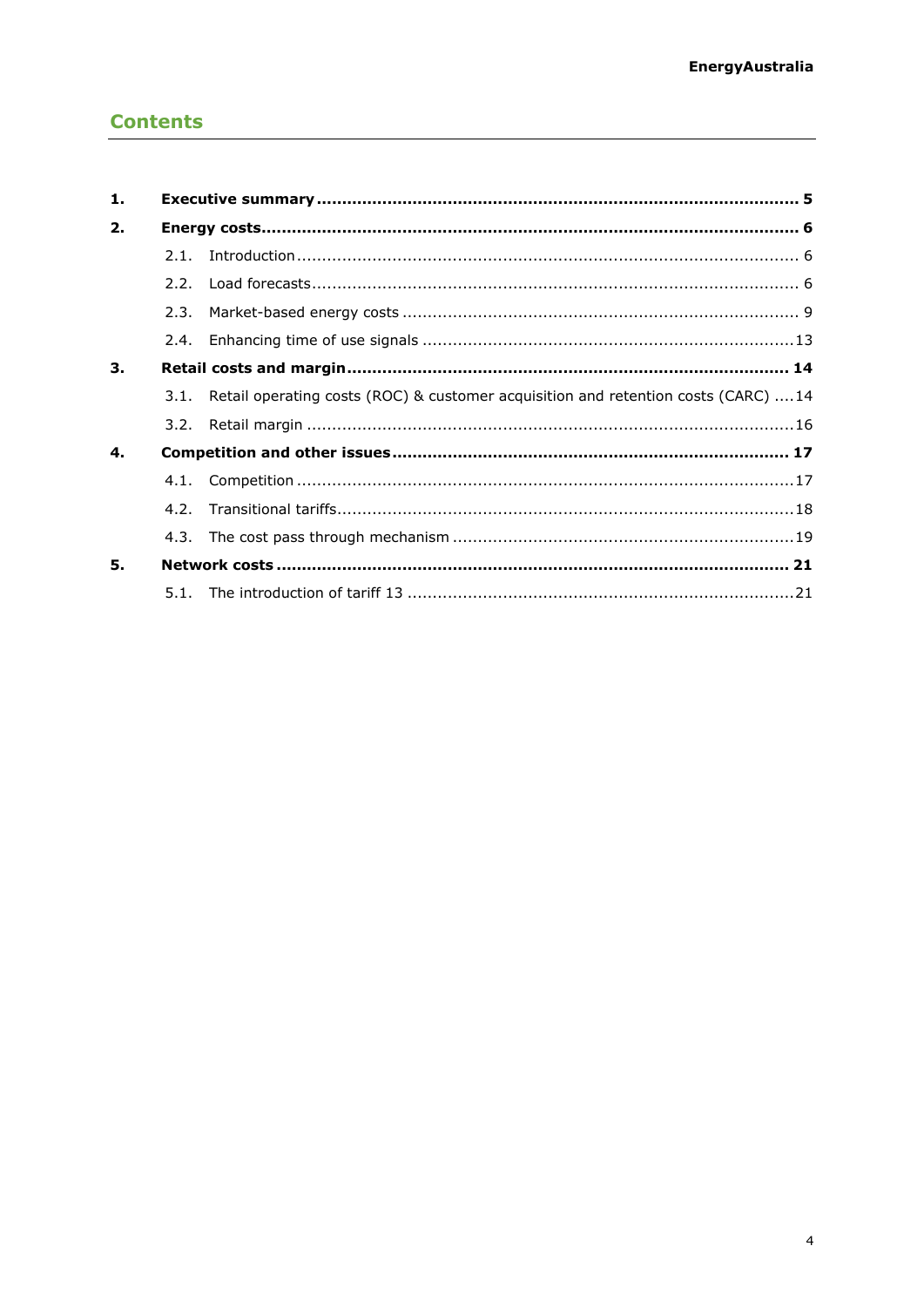# <span id="page-4-0"></span>**1. Executive summary**

The common themes amongst the key points we've raised in our submission are that the Authority should ensure a rigorous and accurate approach is used to determine the regulated retail prices for Queensland. This will help to ensure that prices reflect the level and nature of costs faced by retailers and will encourage competition.

Our major comments on each section of the Draft Determination are summarised below.

### *Energy costs*

While we haven't altered our position on the need to include long-term generation and contracts costs in estimating the energy cost allowance, we have concentrated on reviewing elements of the market-based approach developed by ACIL Tasman.

In our view, the load forecasting methodology does not properly represent the load shape that would be expected for Queensland in 2013/14 and we go into the reasons why this may be occurring and how it could be improved. We also demonstrate that on several measures, the spot price forecasts are quite inconsistent with expected trends and are therefore not suitable for use in developing the energy cost allowance without further work and justification.

# *Retail costs and margin*

The Authority relies heavily on retail cost and margin values published by other state retailers. We discuss where we see flaws in this approach and suggest how these could be overcome by a more detailed, bottom up, benchmarking approach.

### *Competition and other issues*

The assessment of competition carried out by the Authority for the Draft Determination has not made the best use of available data in our opinion. We are also concerned that the Authority has found competition to be stable if not improving, when we believe that it has declined over the past year.

The inclusion of a cost pass through mechanism over the upcoming delegation period is a welcome addition. The design of the mechanism appears to be generally suitable, however we request that the Authority provides extra clarity on the eligibility criteria and does not include any materiality criteria. Our analysis of the mechanism suggests that there is no clear benefit from including a materiality clause for Queensland regulated retail prices.

### *Network costs*

Another new residential time of use network tariff (peak smart) has been proposed by Energex. Although this tariff is unlikely to attract many customers in 2013/14, it will still require the introduction of a new regulated retail tariff. We ask if there are any steps that Energex or the Authority can take to address the inefficiencies created in this situation.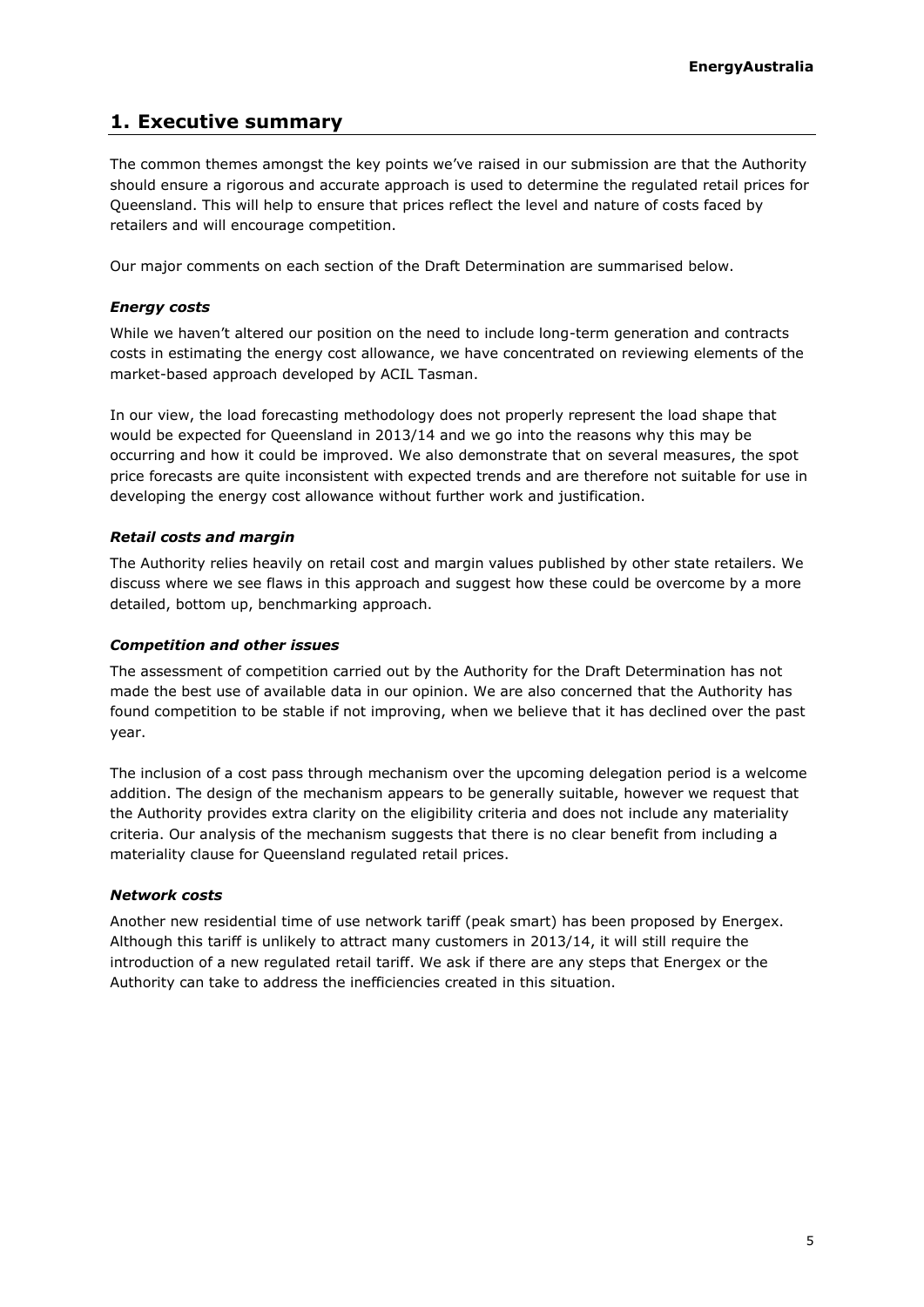# <span id="page-5-0"></span>**2. Energy costs**

# <span id="page-5-1"></span>**2.1. Introduction**

In response to both the first and third consultation papers, we argued strongly for the inclusion of the long run marginal cost of generation (LRMC) in the calculation of the energy costs and were disappointed to see that the Authority has again rejected the use of LRMC in any form in determining Queensland regulated retail tariffs. There is an internal inconsistency in using current bidding arrangements without factoring in long term contracts in any form. Current hedge levels would not occur at the modelled hedge prices. Arguments have already been put forward on this point, which ACIL Tasman has dismissed out of hand. $<sup>1</sup>$  ACIL Tasman's view of the market appears</sup> to be that credit, liquidity and supply issues are negligible and things are so well balanced that quite dramatic shifts in hedging behaviour will have no material impact on wholesale prices.

We disagree strongly with ACIL Tasman on all these points, but do not see that there is any point to again argue these theoretical points at this stage of the review. The rest of this section focuses on an assessment of the calculation approaches that ACIL Tasman has taken in coming up with the energy cost allowance for 2013/14.

Since the Draft Determination was published, we note that the Queensland Government have announced the closed of the Queensland Gas Scheme and the Clean Energy Regulator has released update STP values for 2013 and 2014. We understand that ACIL Tasman will be updating each component accordingly.

# <span id="page-5-2"></span>**2.2. Load forecasts**

ł

### **2.2.1. Selection of load data**

Whilst temperature data is available since 1970, only three years of data (09/10 to 11/12) are being used by ACIL Tasman in developing the load profiles. This is a concern as there were very few representative high temperature days over the three sample years. Table 1 below shows the number of working days with a max temperature 35°C or higher. The load in the post-Christmas period (1 Jan – 14 Jan) is typically lower for commercial and industrial customers than the rest of Q1, so the temperature data is outlined separately. We strongly recommend that the matching of the historic days to forecast days take into account the lower industrial and commercial loads typically found during the Christmas and early January period.

| Daily maximum $(^{\circ}C)$ 1 Jan – 14 Jan | 14 Jan - 31 Mar | <b>Total</b><br>01 2010-2012 |
|--------------------------------------------|-----------------|------------------------------|
| $\geq$ 38                                  |                 |                              |
|                                            |                 |                              |
| 36                                         |                 |                              |
| 35                                         |                 |                              |

### **Table 1 - Brisbane daily maximum Q1 temperatures (2010-2012)**

This shows that every high temperature day within one of the 39 simulated years would be represented under ACIL Tasman's proposed methodology by one of only two historic days. Thus, these two days will be used repeatedly within the 39 years. This is particularly a concern as one of the two days is in the first two weeks of Jan, when load is typically lower than the rest of Q1.

<sup>&</sup>lt;sup>1</sup> ACIL Tasman, Estimated energy costs for 2013-14 retail tariffs: for use by the QCA in its Draft Determination on retail electricity tariffs, Feb 2013, pages 10-11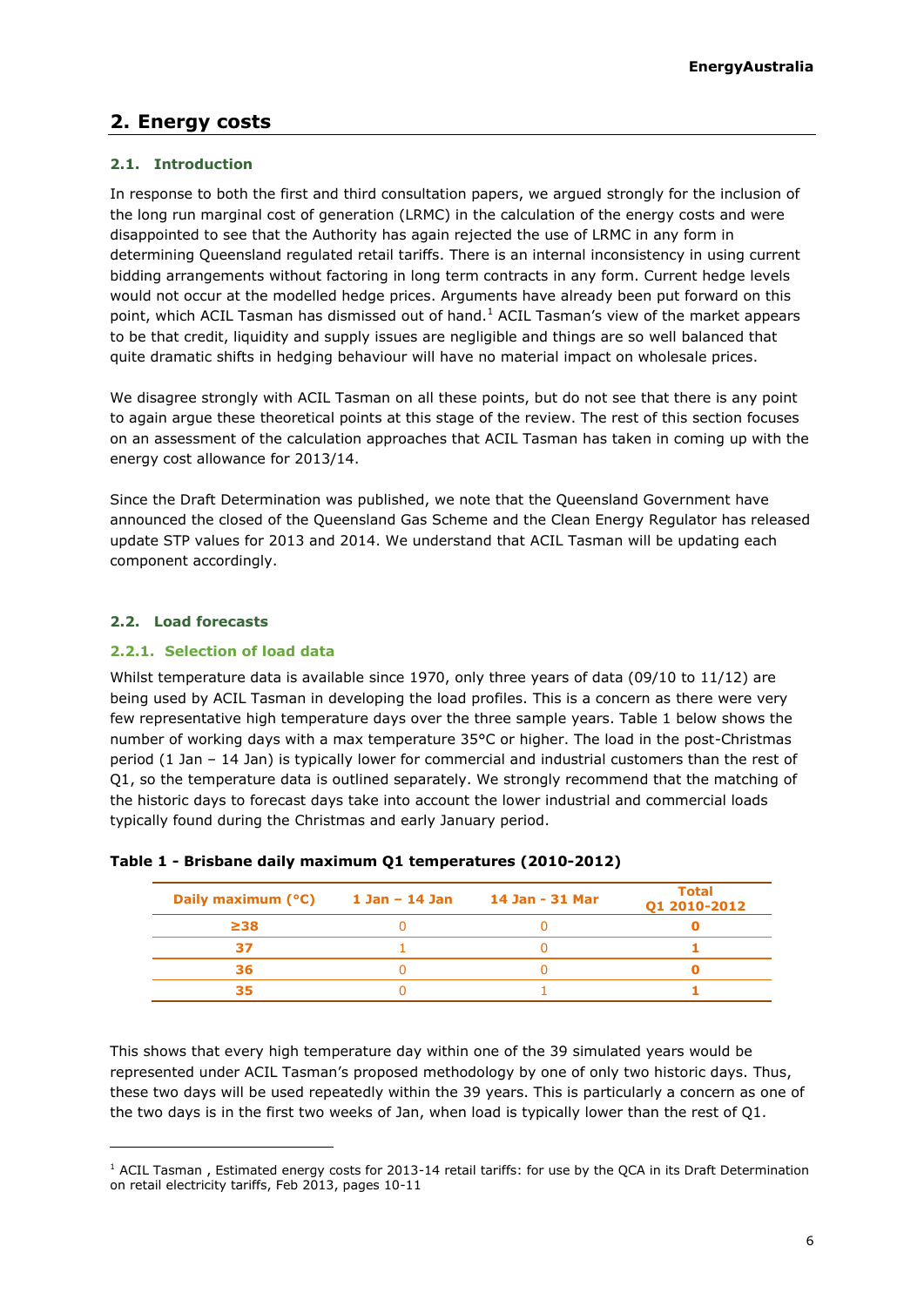Noting that 70% of days over 35°C in Q1 since 1970 have occurred within the 14 Jan - 31 Mar period, this will unreasonably bias the demand forecasts to lower Queensland regional demands. Furthermore, the use of only three sample years (2009/10 to 2011/12) means that the final determination outcome will be overly dependent on a very small sample number of high demand days. This could easily bias the outcome such that a reasonable energy price was not achieved.

We believe these issues could be addressed by basing the load forecasts on a longer time period. For example, if ACIL Tasman were to use even one additional year of data in their sample (2008/09) then there would be two days after 14 Jan with temperatures over 35°C within the sample to choose from.

At the public forum held by the Authority for this review ( $7<sup>th</sup>$  March, Brisbane), ACIL Tasman stated that they didn't believe that any other years needed to be taken into account to develop an adequate load profile and that they were not trying to predict an outlying year such as 2007/08. A larger sample size is not required simply to predict an outlying year, but to increase the robustness and reliability of the methodology and hence of the pricing outcome.

ACIL Tasman's statement that additional years are not necessary also contradicts the approach that they recommended to Energex in 2012 for developing a system demand forecast for Energex's Network Management Plan 2012/13-2016/17.<sup>2</sup> This document describes a detailed approach to determining the system demand forecast for the Energex area based on an analysis of ten years of load data and 57 years of temperature data. Energex are attempting to accurately forecast peak demand, average demand and usage. This is similar to the requirements of this review. We question why ACIL Tasman would recommend that only three years of data are suitable for setting regulated retail electricity tariffs but see that a more comprehensive approach is necessary for the Energex Network Management Plan.

When creating load profiles it's important to address the effect on load when several hot days occur in a row. We found that there is a significant difference in the number of consecutive hot days in the last 5 years when comparing summer weekday temperature data with data for February in each year (figures 1 and 2). Thus, a high-level approach based on season matching may wash out the influence of relevant data. This could lead to high demand days being inaccurately modelled for this price determination. We contend that ACIL Tasman's approach has led to the production of a load forecast that doesn't reflect the peakiness of the load accurately throughout the year.

We ask that ACIL Tasman extend their analysis to include more years of load data and ensure that the profile is not compromised by a high-level approach to modelling consecutive days of high demand. If no changes are made, we ask ACIL Tasman to demonstrate that the issues outlined above are addressed appropriately by providing data to support their arguments.

 $2$  Energex, Energex Network Management Plan 2012/13 to 2016/17 (Final), Part A, Aug 2012, page 26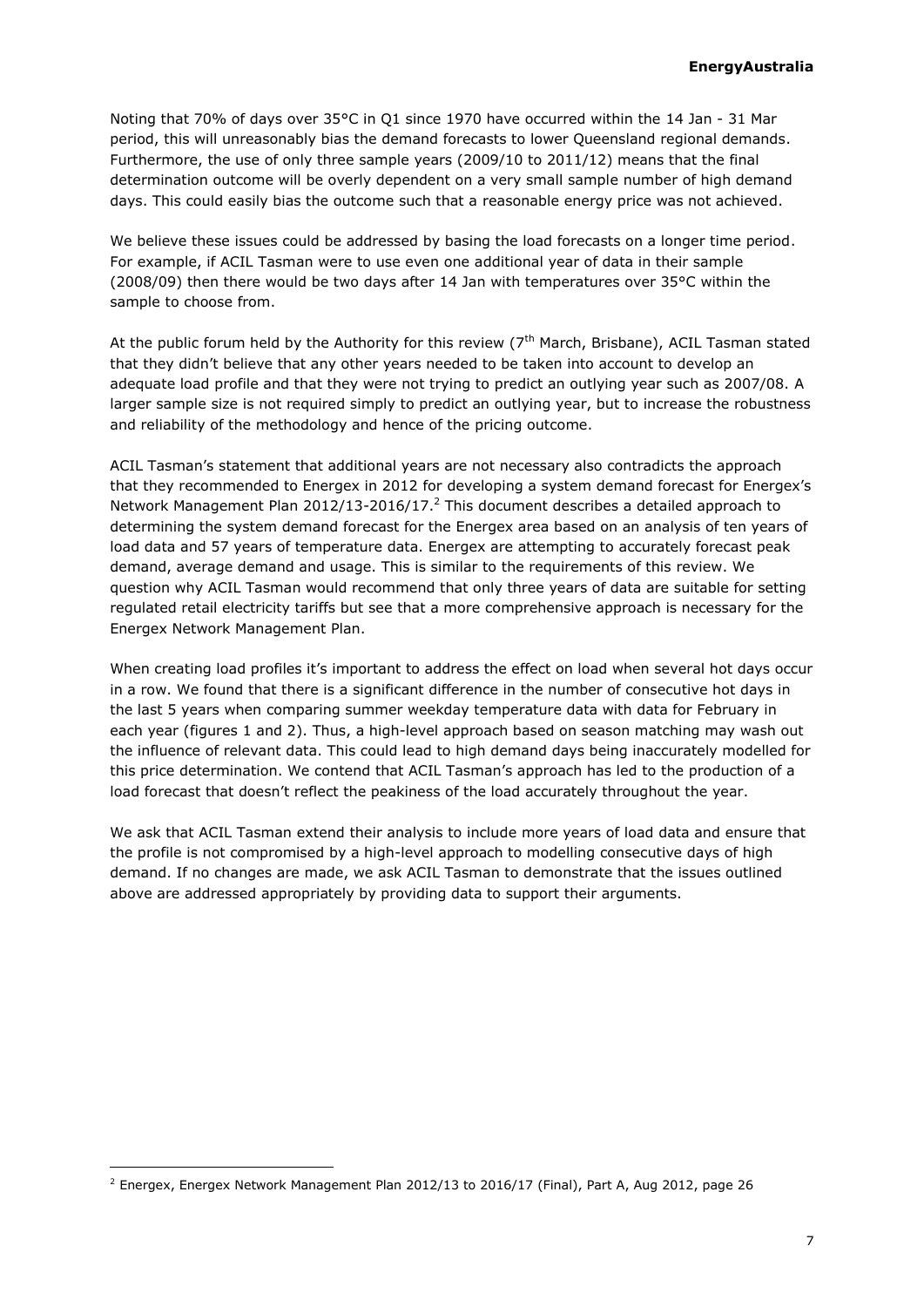<span id="page-7-0"></span>2011/2012 2012/2013

2009/2010 2010/2011

2007/2008 2008/2009



**Figure 1 - Weekdays with maximum temperature > 32°C for three consecutive days during summer<sup>3</sup>**

**Figure 2 - Weekdays with maximum temperature > 32°C for three consecutive days during February[3](#page-7-0)**

1994/1995

1995/1996 1996/1997 1997/1998

1998/1999 1999/2000 2000/2001 2001/2002 2002/2003

2003/2004 2004/2005 2005/2006 2006/2007

1982/1983 -861/6861 1985/1986

1984/1985

1988/1989

0661/6861 1661/0661

1991/1992

1992/1993 1993/1994

8861/1961

1986/1987

1981/1982

1980/1981



 $3$  Data source – Bureau of Meteorology data for Amberley, Queensland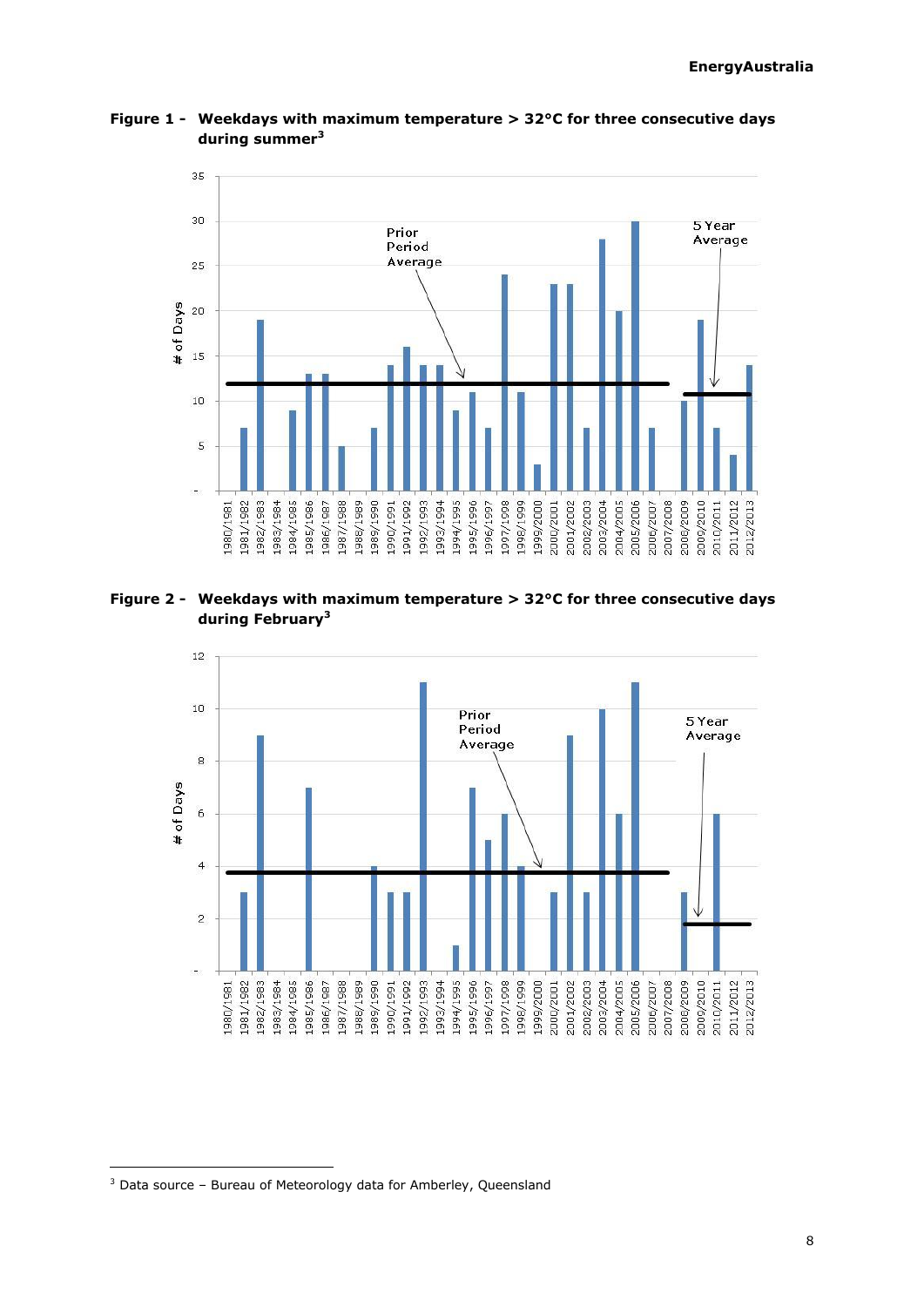#### **2.2.2. Development of the 42 demand sets**

#### *Simulation of the 39 load traces*

The least squares matching approach used by ACIL Tasman involves matching across all National Electricity Market (NEM) regions simultaneously based on temperature and leads to the selection of Queensland load for that day. This process is part of the day-by-day build up of the 39 annual load traces. In our interpretation, this could mean that a least squares match could result where the temperatures match most closely in the Southern states and not be a good match at all for Sydney or Brisbane. The Queensland load and prices would be expected to align with Sydney and Brisbane temperatures, but only be loosely correlated with Southern state capitals. This could result in unreasonably high or low loads (and hence prices) in the Queensland region, thus compromising the validity of the energy cost allowance.

To address this issue, we recommend that ACIL Tasman apply a weighting to the Sydney and Brisbane data in this matching process to emphasise the greater relevance of a temperature match for these cities.

#### *Developing the 42 simulated NSLPs for Energex*

ACIL Tasman outline the steps to develop the net system load profile (NSLP) traces by a process of classification, averaging and scaling.<sup>4</sup> What is still not clear is if the actual Queensland load profile is properly correlated with the NSLPs developed by this method. If they are not correlated correctly then this would also throw into question the price-load correlation and any outputs produced from this data (including retail energy prices). ACIL Tasman does begin to address this point in their report by comparing annual load weighted spot price premiums for historical and forecast years, $5$  but fall short of stating what steps they have taken to ensure the correlation of the load profiles.

We request ACIL Tasman to explain their approach to retaining this correlation in their final report for the 2013/14 review.

#### <span id="page-8-0"></span>**2.3. Market-based energy costs**

#### **2.3.1. Spot price forecasts**

ł

The spot prices produced by ACIL Tasman show some trends that are strongly inconsistent with historic market outcomes. While demand has decreased in Queensland that is no reason to believe that spot prices will be considerably less volatile than they have been in other recent years. Regardless of the average demand level, generators will attempt to cover both their variable and fixed costs through their operational strategy. This means that even in years of low average demand, generators will operate to increase market volatility during opportune moments such as generator or transmission constraints and outages. We are deeply concerned that these spot price forecasts are unrepresentative of future market outcomes and do not reflect expected market volatility going forwards.

<sup>4</sup> ACIL Tasman , Estimated energy costs for 12013-14 retail tariffs: for use by the QCA in its Draft Determination on retail electricity tariffs, Feb 2013, page 33

<sup>5</sup> ACIL Tasman , Estimated energy costs for 2013-14 retail tariffs: for use by the QCA in its Draft Determination on retail electricity tariffs, Feb 2013, pages 18-19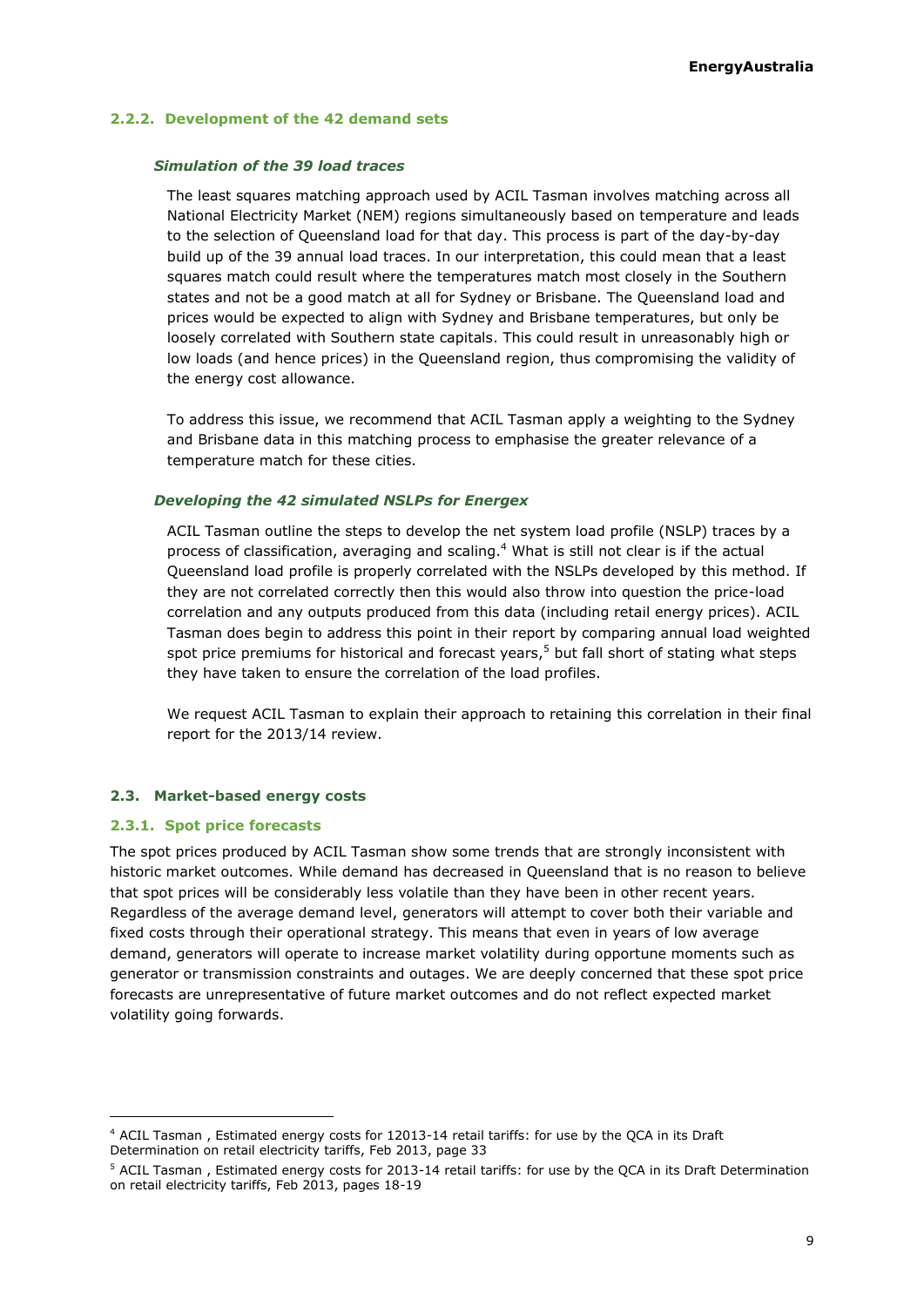A quick look at the ACIL Tasman half-hourly forecast pool prices over \$300/MWh show that there are very few high price events; only 14 half hours for the whole 2013/14 year (table 2).<sup>6</sup> This data also shows that these most of these high price events are occurring relatively late on winter weeknights (around 8pm). This is inconsistent with actual demand outcomes as peak system demand, which most often drives up prices at the regional reference node, generally occurs at around 4-5pm in Queensland when commercial and industrial load is still relatively high.

| <b>Date</b> | <b>Period</b> | <b>PowerMark</b><br>Day type | <b>Period type</b> | <b>Description</b>     | <b>Energex NSLP</b><br>hourly demand<br>(MW) | <b>Qld NEM pool</b><br>price (\$/MWh,<br>nominal at RRN) |
|-------------|---------------|------------------------------|--------------------|------------------------|----------------------------------------------|----------------------------------------------------------|
| 16/07/2013  | 19            | Working day                  | Peak               |                        | 2,668                                        | \$943.49                                                 |
| 16/07/2013  | 20            | Working day                  | Peak               | 7-9pm winter night     | 2,664                                        | \$577.62                                                 |
| 16/07/2013  | 21            | Working day                  | Peak               |                        | 2,480                                        | \$2,912.05                                               |
| 20/07/2013  | 19            | Working day                  | Peak               | 7pm winter night       | 2,104                                        | \$436.12                                                 |
| 22/07/2013  | 19            | Working day                  | Peak               | 7-8pm winter night     | 2,414                                        | \$440.76                                                 |
| 22/07/2013  | 20            | Working day                  | Peak               |                        | 2,454                                        | \$1,778.96                                               |
| 12/08/2013  | 20            | Working day                  | Peak               | 8pm winter night       | 2,135                                        | \$428.95                                                 |
| 17/08/2013  | 20            | Working day                  | Peak               | 8pm winter night       | 2,169                                        | \$1,146.73                                               |
| 19/10/2013  | 16            | Working day                  | Peak               | 4-5pm spring afternoon | 1,537                                        | \$436.17                                                 |
| 19/10/2013  | 17            | Working day                  | Peak               |                        | 1,600                                        | \$436.12                                                 |
| 21/01/2014  | 18            | Working day                  | Peak               | 6pm summer afternoon   | 1,853                                        | \$364.27                                                 |
| 26/06/2014  | 20            | Working day                  | Peak               |                        | 2,324                                        | \$446.51                                                 |
| 26/06/2014  | 21            | Working day                  | Peak               | 8-9pm winter night     | 2,234                                        | \$616.06                                                 |
| 27/06/2014  | 9             | Working day                  | Peak               | 9am winter morning     | 1,932                                        | \$399.25                                                 |

| Table 2 - ACIL Tasman hourly demand & Queensland pool prices for the 95 <sup>th</sup> percentile |
|--------------------------------------------------------------------------------------------------|
| simulation                                                                                       |

Another way of assessing spot prices is to use a price duration curve. We plotted Queensland spot prices from 2005/06 to the current financial year and overlaid the data produced by ACIL Tasman for the 2013/14 year (figure 3). The curve for the 2013/14 spot price forecasts is substantially lower than all but one of the previous eight years, and could arguably be described as having a probability of exceedence (POE) of 90%.

Contrary to this, we argue that this price determination should be based on a median (50% POE) year. A 50% POE forecast should in general sit around the middle of the historic outcomes shown below – this would be similar to the demands in the 2005/06 or 2010/11 years. From figure 3 below, it can be seen that this is clearly not the case with the present forecast. We would also expect to see over time, that curves in later years in figure 3 will show a general upward trend at the top end by virtue of the increasing market price cap, which will move to \$13,100/MWh in 2013/14.

 $6$  Data source: ACIL Tasman – 462 pricing scenarios and hourly settlement data: Energex NSLP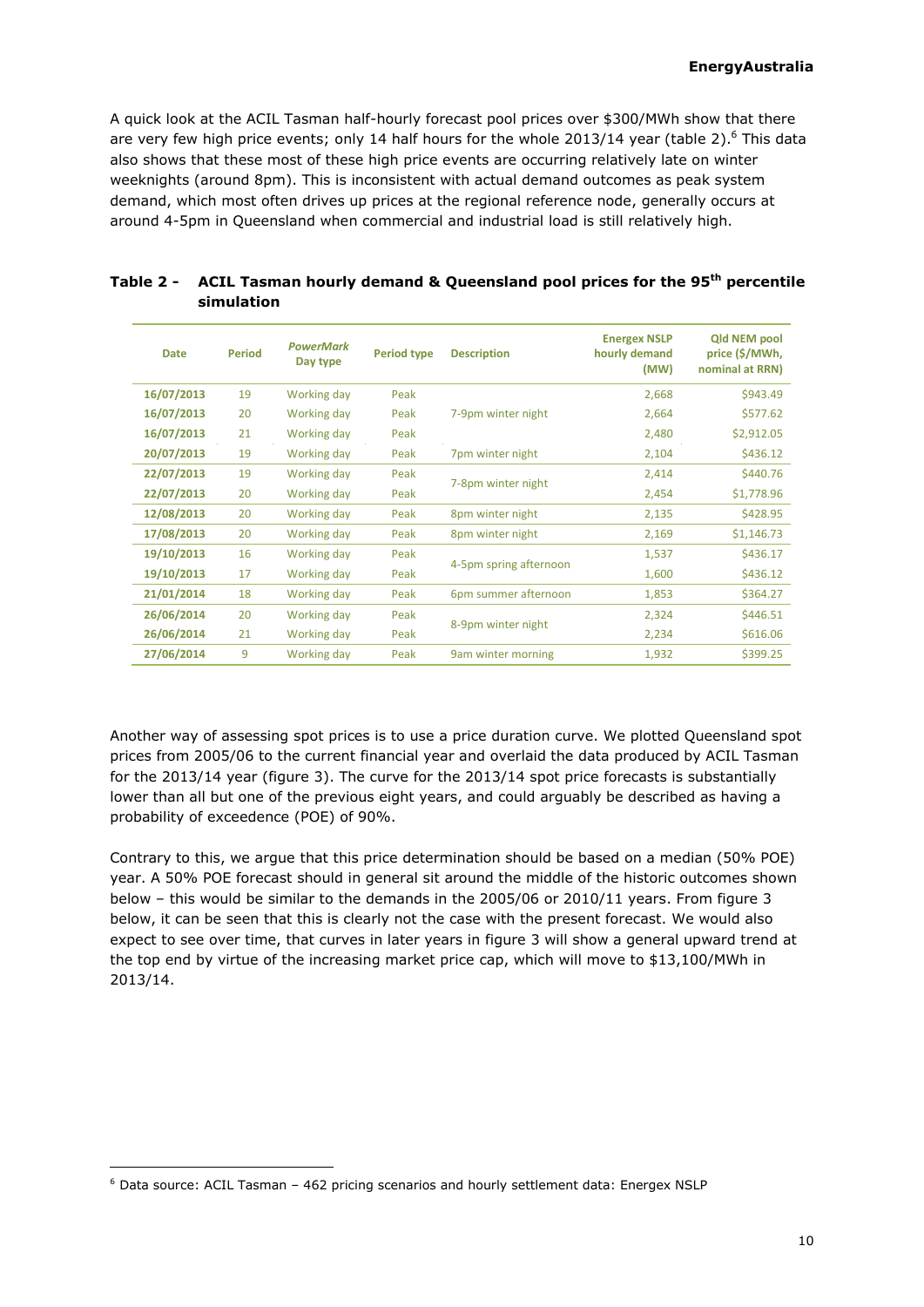

**Figure 3 - Queensland price duration curves 05/06 to 13/14 forecast - top 50 half hours**

*Notes: data source – QLD regional reference prices, \* not complete year, ACIL data shows top 25 hourly prices*

We also looked at the total cap payment over a year, that is, the payments that would be made on a cap contract with a strike price of \$300/MWh. As can be seen from figure 4, ACIL Tasman are forecasting an annual cap payment, which is only 13% of the historic average level seen since 2005/06. Based on the analysis shown below, we argue that a true 50% POE price outcome would have a cap payment of at least \$45,000-\$50,000 per year. In contrast, ACIL Tasman's forecast implies a cap payment of only around \$7,000, or around 15% of what might be expected.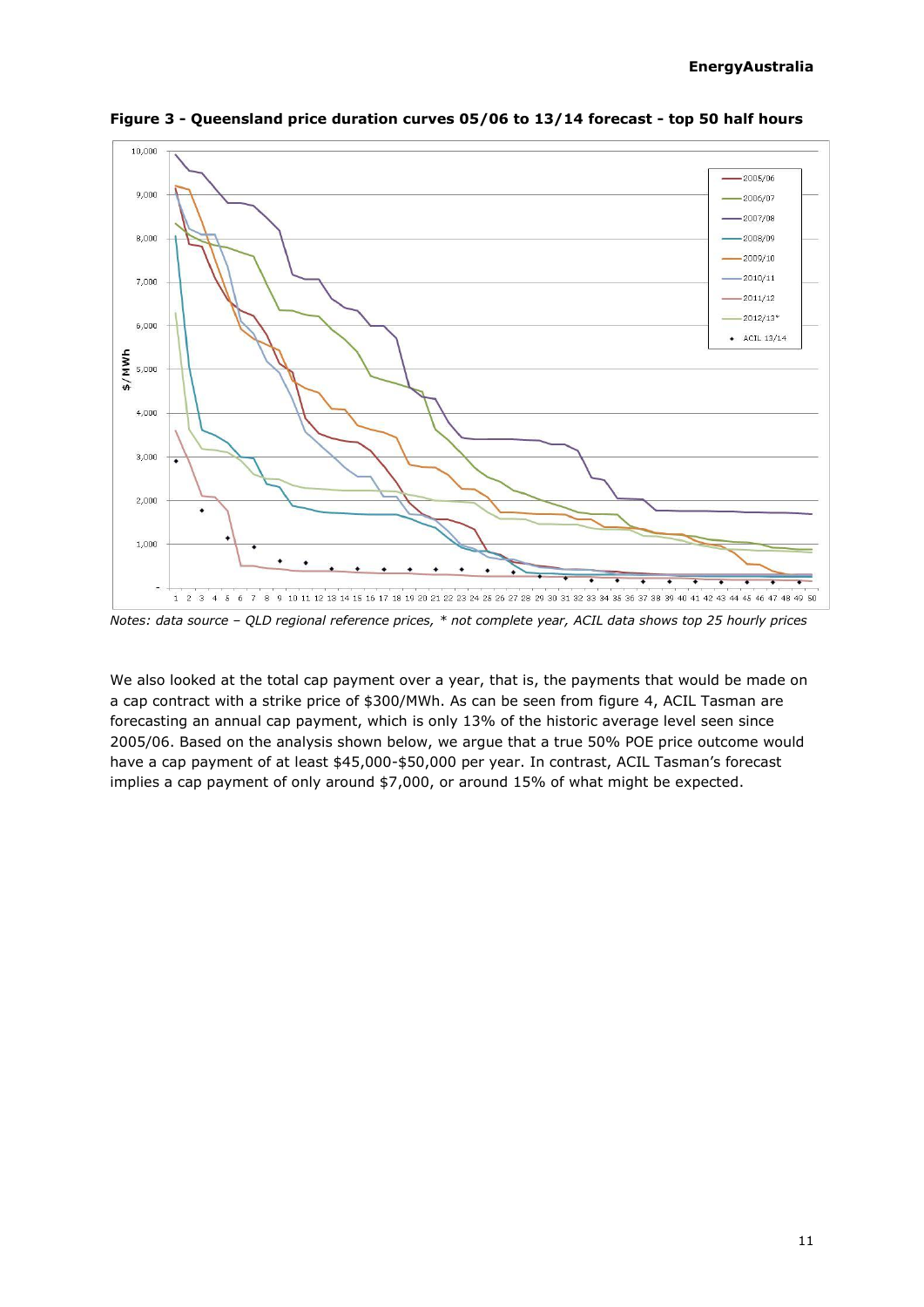

**Figure 4 - Annual cap payoffs by financial year compared to the historic average**

*Notes: data source – QLD regional reference prices, \* not complete year*

### **2.3.2. Modelling assumptions and outputs**

ł

In the limited time available, we have not carried out any comprehensive analysis of why spot prices are not producing the expected trends. However, we suggest that ACIL Tasman should consider the following assumptions in modelling spot prices for Queensland in 2013/14 if they haven't already done so:

- Ongoing disruptions at the Callide mine which supplies the Callide B & C generators and has been impacting their dispatch.
- The shutdown of two Tarong units until the end of 2014.
- Observed recent reduction in generation from Swanbank E and Darling Downs power stations and whether this is connected to higher than expected gas prices.
- AEMO's MT PASA<sup>7</sup> for Qld is currently showing a large amount of plant unavailable during Q3 2013, which may lead to higher spot prices over that timeframe.

In using market price inputs, we observe that the forward curve will change as generator units are taken offline – this has the effect of increasing hedging costs. We'd like to see some analysis of, or adjustment for, these effects as a number of units have been shut down in Queensland and other states in the last year.

In addition, to be more satisfied with the ACIL Tasman's approach to estimating the energy prices we'd like ACIL Tasman to publish:

the assumed contract levels for the CS Energy and Stanwell portfolios;

 $7$  AEMO MT PASA -Australian Energy Market Operator, Medium Term Projected Assessment of System Adequacy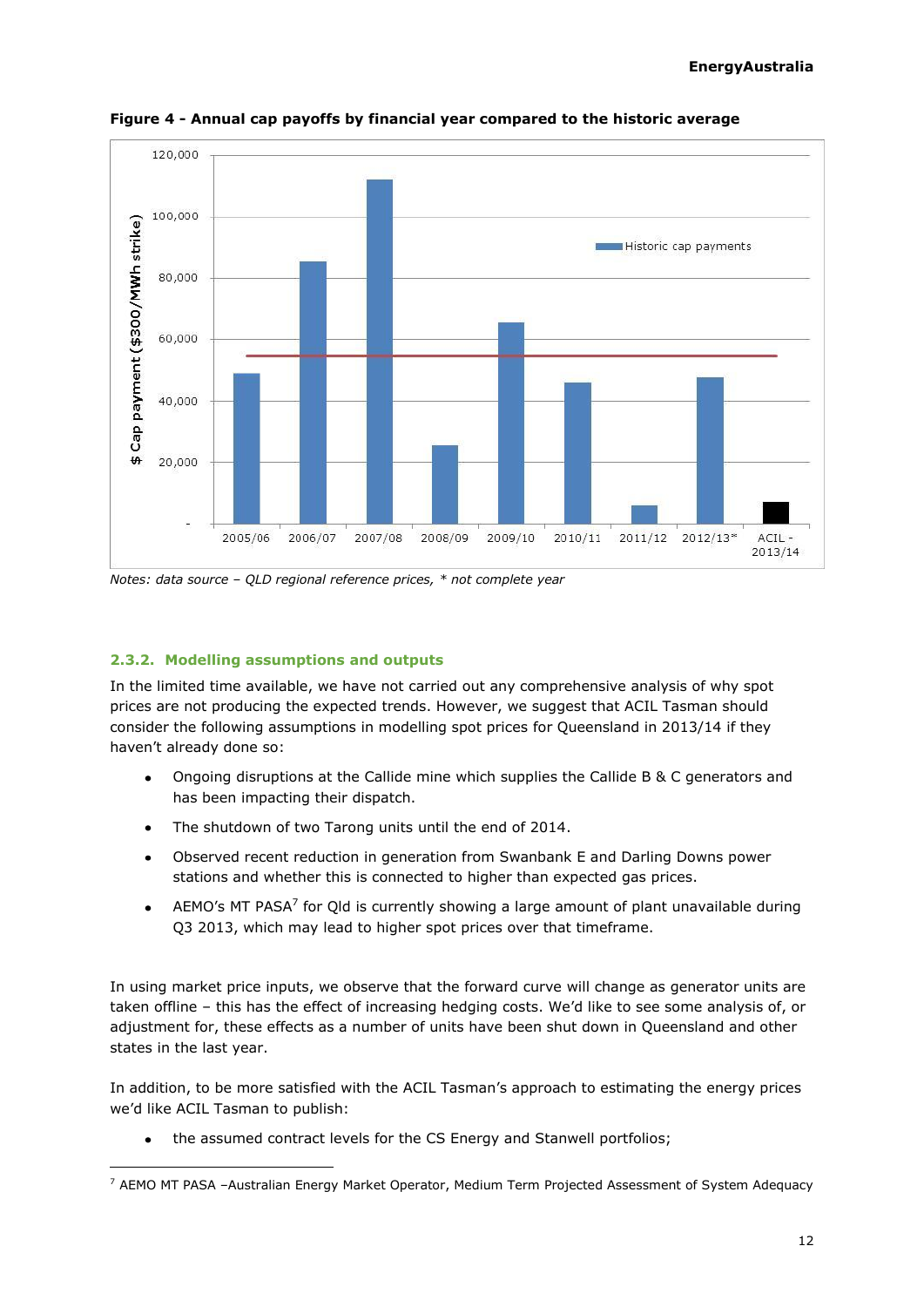- assumptions around capacity factors for each plant type (as raised at the Brisbane public  $\bullet$ forum for this review  $(7<sup>th</sup> March)$ ;
- details of the modelled QNI energy flows and the amount of energy being exported out of  $\bullet$ Queensland for the last 6 months; and
- monthly Queensland average peak and off peak spot prices (for prices less than and more than \$300/MWh) forecasted using *PowerMark* compared to actual spot prices (to demonstrate that *PowerMark* produces reasonable *forecast* spot prices).

### <span id="page-12-0"></span>**2.4. Enhancing time of use signals**

The Authority has investigated the possibilities for enhancing the time of use signals in the retail component of the regulated time of use tariffs as required by the terms of reference.

Although we agree that amending the AEMO Metrology Procedures (to enable customers currently in the NSLP to be settled against their own load profile) is a matter for the Queensland Government to decide, we would like to see the Authority make a formal recommendation to the Government on this matter. Not only would a move to type 5 metering for small customers assist with better price signals to customers it could also benefit competition by allowing retailers to engage with customers on energy efficiency and cost saving initiatives.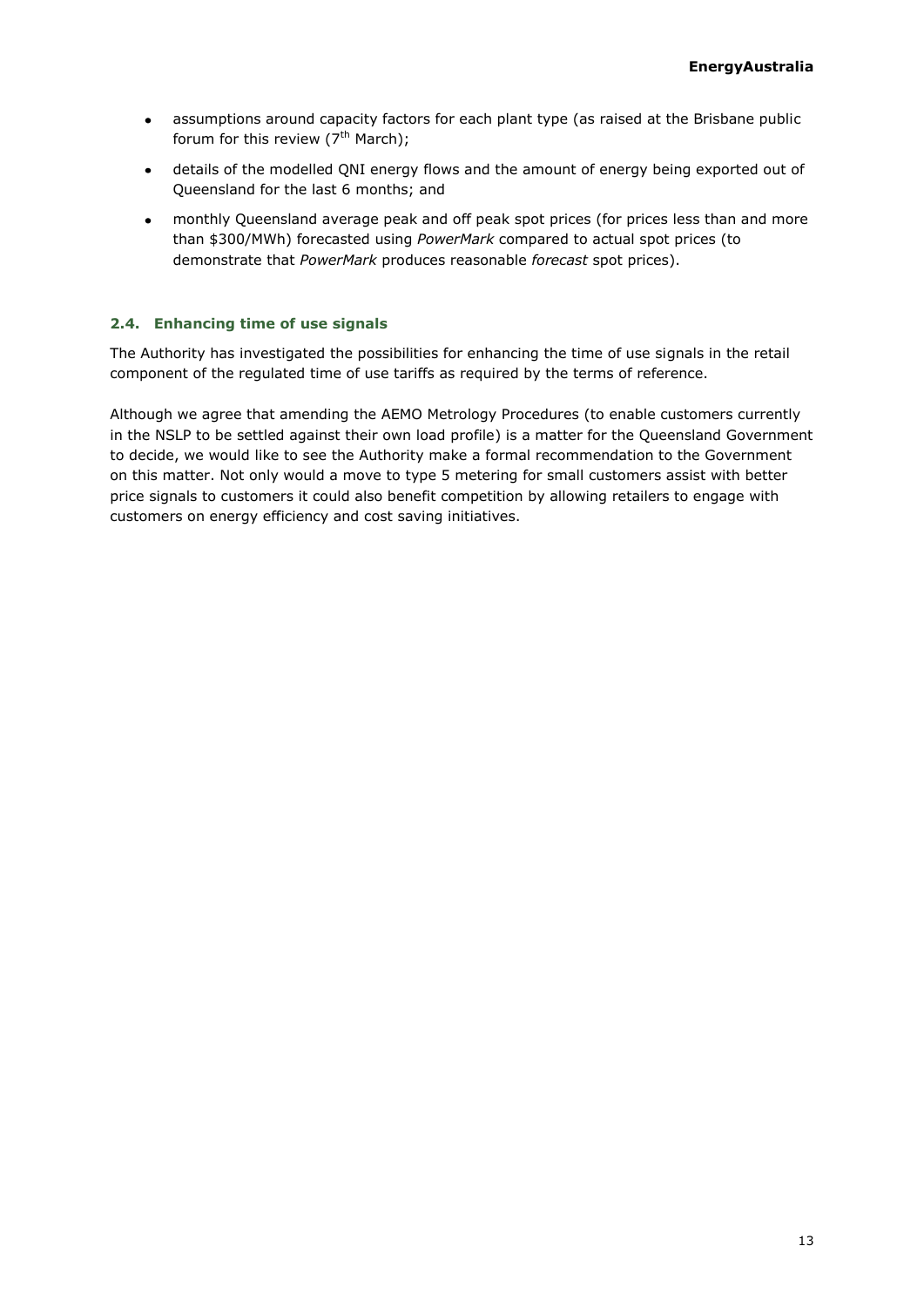# <span id="page-13-0"></span>**3. Retail costs and margin**

# <span id="page-13-1"></span>**3.1. Retail operating costs (ROC) & customer acquisition and retention costs (CARC)**

# **3.1.1. Estimation of the ROC and CARC**

It is disappointing that the Authority is seeking to use the past ROC and CARC values used in 2012/13 (except for regulatory fees) and intends to scale them up by the consumer price index (CPI). This approach has less chance of resulting in an appropriate level for these allowances in the regulated tariff than would a more detailed bottom up approach to assessing and benchmarking these costs.

We would be prepared to contribute confidential data to the Authority if they wished to carry out this analysis; something that we suggest should be done at least every three years or so.

Interestingly, the Authority says that they don't want to rely on retailers confidential submissions as:

*'The process of obtaining information could be data intensive and data may be may be classified differently between retailers, making comparisons difficult. While the Authority could assess cost estimates using a high level benchmarking analysis, a potential problem would arise if there was a large discrepancy between the results of the benchmarking analysis and retailers' proposed costs or even between retailers themselves. This would likely require the Authority to choose one approach (or cost estimate) over the others and there may be little basis for doing so.' 8*

However, the Authority appears happy to rely on this same type of analysis that other regulators (IPART in particular) have undertaken for a completely different jurisdiction (sometimes for a different time period).

Later in the section, the Authority states that we and AGL did not account for the differences in costs between jurisdictions to substantiate our arguments for a higher ROC allowance.<sup>9</sup> From our point of view, we see no point in providing this data where:

- the Authority has taken a position against using confidential data which may differ between retailers (as discussed above); and
- it is difficult to see how isolated cost estimates for jurisdiction-specific costs for  $\bullet$ Queensland could be sensibly applied to a ROC value determined via a high level benchmarking approach of ROC values estimated by other state regulators.

With no specific and detailed analysis of Queensland ROC and CARC having been done for years, there is no certainty that the ROC and CARC allowances are close to the right values, nor that that they were set correctly in the first place. How is it possible that the Authority has taken the view that the CARC allowance is 'on the generous side'? $10$  What point of reference is there for Queensland ROC and CARC?

When a regulator goes about setting a regulated price in a high level manner without regard to the particular characteristics of the market, it signals to retailers that there is additional regulatory risk in the regulated price than there would be otherwise. Even if the regulator determines the right cost in one year, there is little confidence that this cost will continue to be correct. In all, the Authority's approach suggests to us that a quick and predictable outcome is more desirable than accuracy in setting a cost reflective regulated tariff.

<sup>8</sup> QCA, Draft Determination, pages 37-38

<sup>9</sup> QCA, Draft Determination, page 39

<sup>&</sup>lt;sup>10</sup> QCA, Draft Determination, page 40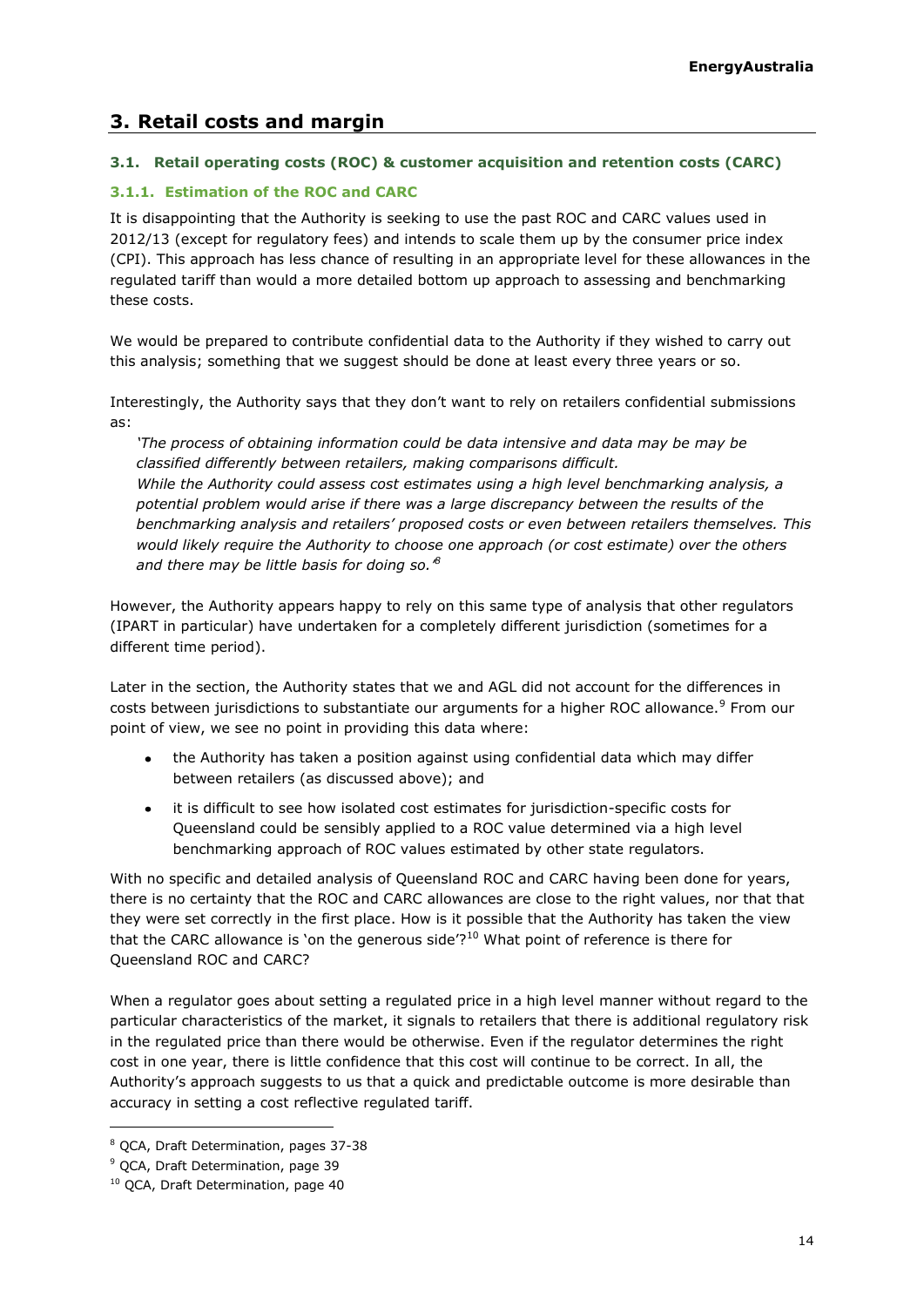### **3.1.2. The representative retailer for the purposes of calculating ROC**

The Authority also disagreed with the proposals we and AGL put forward suggesting that ROC should be estimated on the basis of a smaller or new entrant retailer on the basis that this wouldn't be an efficient cost, and as they already allow for 'headroom' to sustain an appropriate level of competition.<sup>11</sup> The terms of reference, however, require the Authority to:

- have regard for the actual costs of making, producing or supplying the goods and services to customers – we suggest that the actual costs of smaller retailers are relevant to this as they make up part of the market too; and
- the effect of competition in the Queensland retail electricity market.  $\bullet$

If the Authority takes this approach to all aspects of the regulated tariff then there will be little ability for smaller and newer retailers to compete. We believe we are already seeing this occurring (see discussion in section [4.1.1\)](#page-16-2).

### **3.1.3. Inclusion of ROC for solar customers**

We have reviewed the *Queensland Competition Authority Act* (1997) and the Queensland *Electricity Act 1994* and do not believe that the Authority are restricted in including the retail costs associated with servicing customers with solar panels installed at their premises.<sup>12</sup> As we've outlined in our last submission to this review, these costs have escalated alongside the number of customers who have taken up solar panels in the last few years.  $13$ 

There are several reasons why we think it appropriate that the Authority should allow include solar customer service costs in the ROC allowance:

- The activities involved in servicing customers who sell their generation as opposed to receiving electricity supply are intimately linked with the activities related to supplying customers with electricity. For example, solar customer on feed-in tariffs cannot be on a feed-in tariff alone, they also must take supply of electricity. In addition, a customer with solar panels typically has only one meter and one retailer receives all data from that meter whether it is generation or usage data.
- Retail contract type has no bearing on the ability for customers to install solar panels and access a feed-in-tariff in Queensland. Regulated tariff customers are able to access solar feed-in tariffs, and so solar costs do not just arise from customers on market contracts.
- The solar-related services that retailers provide to customers do not relate only to the 'sale of electricity'. Solar panels also enable the customer to use the electricity they generate and contribute to sustainable energy generation.

Therefore, we ask the Authority to review their approach and include an amount in the ROC allowance to account for costs retailers incur in servicing solar customers.

<sup>&</sup>lt;sup>11</sup> QCA, Draft Determination, page 38

<sup>&</sup>lt;sup>12</sup> QCA, Draft Determination, page 41

<sup>&</sup>lt;sup>13</sup> EA, Response to Consultation paper on QCA Regulated Retail Tariff Review 2013-14:Cost Components and other issues, Jan 2013, page 19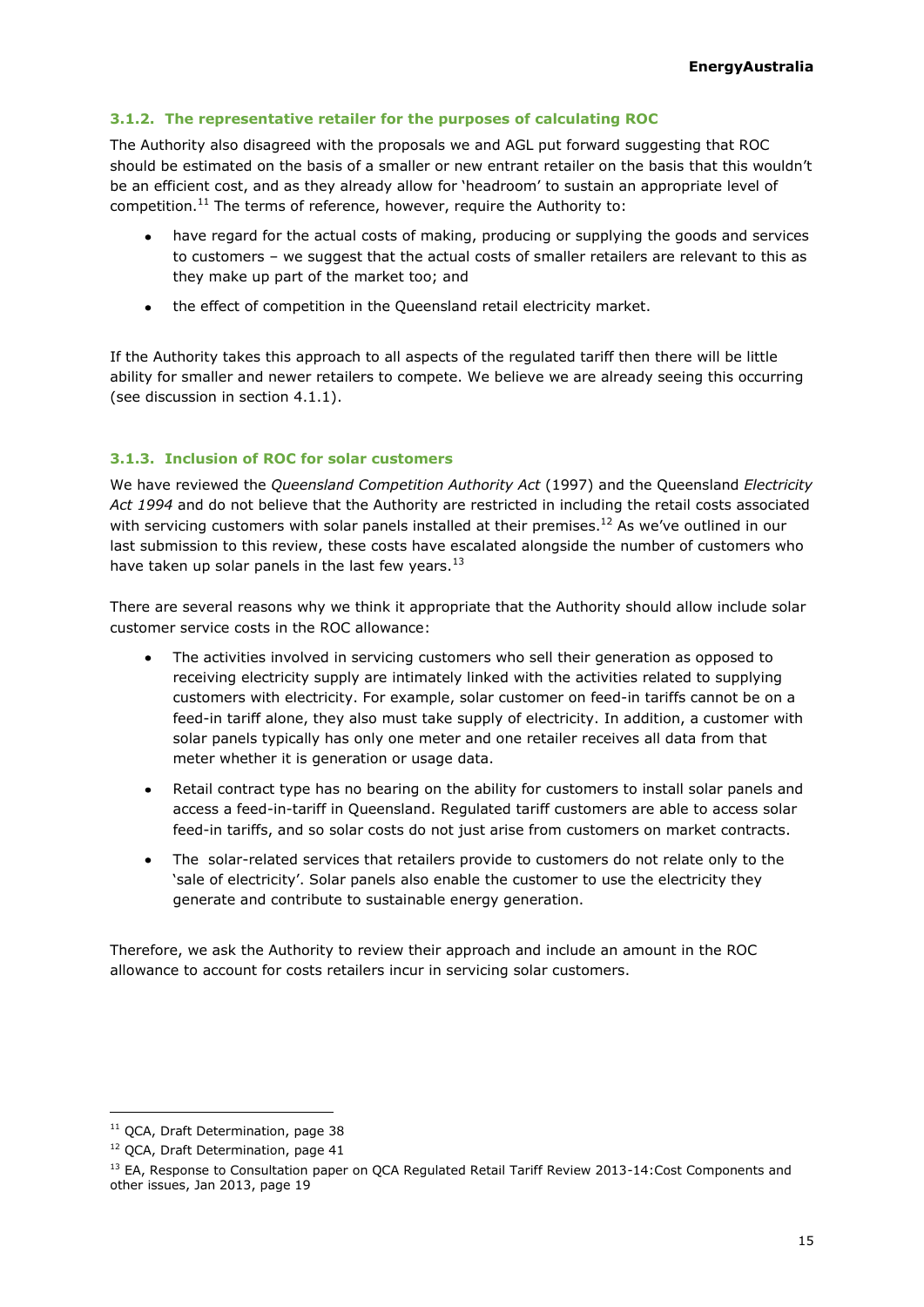### **3.1.4. Application of ROC to tariffs**

We support the continued application of ROC to the fixed component of retail tariffs and provided our reasons for this in our last submission. $^{14}$ 

### <span id="page-15-0"></span>**3.2. Retail margin**

As for the approach to the retail operating costs, we are also mystified as to why the Authority would dismiss the need to carry out a detailed analysis to determine an appropriate retail margin for Queensland regulated tariffs as being:

*'a highly subjective process to (a) comprehensively establish what [the] differences are [between jurisdictions]; and (b) quantify the impact of those differences on the retail margin.'<sup>15</sup>*

The Authority intend to base the Queensland retail margin in whole, or in part, on the retail margin that IPART have determined (or will determine) using the same method, but for NSW. To us, this appears to be more highly subjective than undertaking, in Queensland, a similar process to that used in NSW by IPART. To carry this out once every few years in Queensland should not be particularly onerous and would help to ensure that the regulated tariff is set at an appropriate level.

Although we disagree with the method used to set the margin, we do agree that the margin should be applied on an equal percentage basis to each component of the regulated tariffs. Our views on this were outlined earlier.<sup>16</sup>

<sup>&</sup>lt;sup>14</sup> EA, Response to Consultation paper on QCA Regulated Retail Tariff Review 2013-14:Cost Components and other issues, Jan 2013, page 20

<sup>&</sup>lt;sup>15</sup> QCA, Draft Determination, page 45

<sup>&</sup>lt;sup>16</sup> EA, Response to Consultation paper on QCA Regulated Retail Tariff Review 2013-14:Cost Components and other issues, Jan 2013, page 21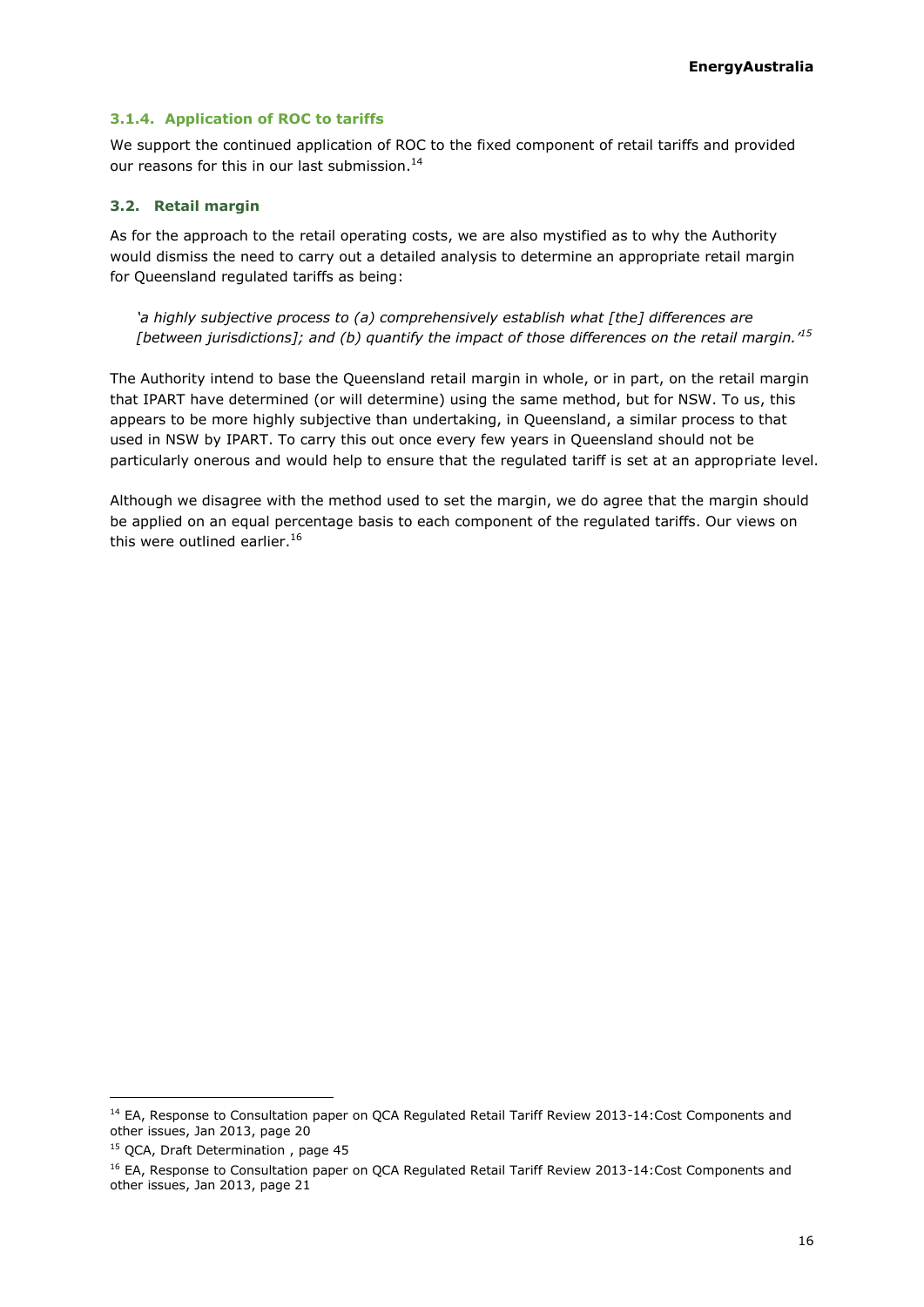# <span id="page-16-0"></span>**4. Competition and other issues**

### <span id="page-16-1"></span>**4.1. Competition**

### <span id="page-16-2"></span>**4.1.1. The state of competition in Queensland**

On the measure of market switching, competition has certainly declined in the retail electricity market in Queensland over the past year (see the dashed trend line for the last 12 months in figure 5 below). Transitioning regulated tariff customers to cost reflective pricing will help to improve competition however, we acknowledge the challenge faced. Although the Authority takes some steps towards this aim in the Draft Determination, we don't believe that the transition approach alone will necessarily achieve a sustainable and healthy level of competition.

There is also strong evidence contained in Sapere report of retailer interviews for the Australian Energy Markets Commission review of competition for NSW that smaller retailers are withdrawing from the NSW retail energy market on the basis that the regulated tariff is set too low.<sup>17</sup> Although this report focuses on NSW, comments collected also suggest that there is nervousness about competition and regulatory risk in Queensland as well.

In our view, the reason for the decline in competition over the last 12 months is that the tariffs continue not to be cost reflective and were set at too low a level for 2012/13. The Draft Determination does take some small positive steps towards improving cost reflectivity, but has also taken a backward step in allowing customers to access to transitional tariffs that were previously obsolete. We believe it would be possible to deregulate Queensland pricing soon for small customers and this would further optimise prices to a more efficient level than they are currently.

The Authority discusses the maximum discounts available from some retailers being as high as 11% off the total bill compared to the regulated residential price. This would indicate that there is some desire for those participants currently retailing in Queensland to compete, however it may only be to retain their existing customers and not to attract new customers. It is observable that some retailers will offer larger discounts to customers when they are seeking to switch retailers. This trend was recently evidenced in NSW in the reports done by AEMC consultants, Sapere and Roy Morgan, for the NSW Review of competition.<sup>18</sup> We believe the same situation exists in Queensland.

It is critical that the Authority have a strong focus on encouraging competition given the current environment. We don't believe the level of the regulated tariff in the Draft Determination for 2013/14 will do much to improve competition in Queensland. Also with high price increases for residential customers in particular, we expect that bad debt levels will continue to increase. This will also deter competition.

### **4.1.2. Assessment of competition levels**

ł

The Authority appears to be relying on misleading indicators when judging that competition is stable (if not improving) in Queensland. We have another month of switching data collated by AEMO (figure 5) which shows that Queensland competition has declined by an average of around 2-4% per year comparing the last three annual periods. That is, the average switching rate was 13% over the last 12 months compared to an average of 15% for Mar 11 – Feb 12 and 19% for Mar 10 – Feb 11 as shown by the solid black bars in figure 5.

<sup>&</sup>lt;sup>17</sup> Sapere, Review of Competition in the Retail Electricity and Natural Gas Markets in New South Wales [for AEMC]- Report of Interviews with Energy Retailers, February 2013, pages 11, 36-37

<sup>&</sup>lt;sup>18</sup> Sapere, as above, page 10. Roy Morgan, Retail Competition in the NSW Electricity and Natural Gas Markets: Focus Groups with Residential and Small Business Consumers, page 18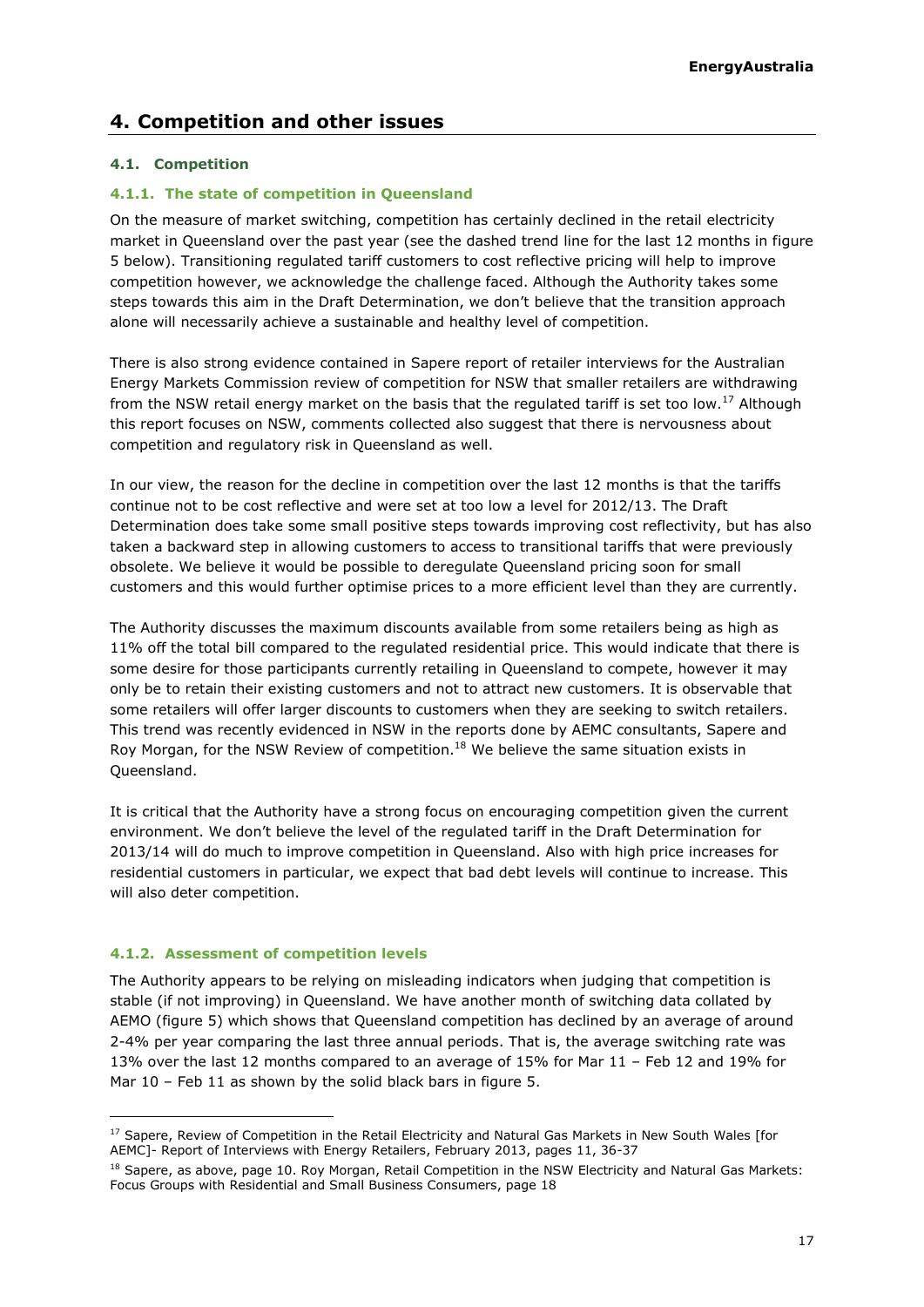

**Figure 5 - Monthly annualised switching data for the NEM**<sup>19</sup>

*Note: The solid black lines show average transfer rate for each of the last 3 years, while the dashed line shows the linear trend line in the annualised transfer rate for the most recent 12 months.*

There may be 15 retailers in Queensland as the Authority mentions, however, we question how 'active' these retailers are. In our last submission, we proposed a detailed method using AEMO data that the Authority could use to determine the level of switching activity attributable to each retailer.<sup>20</sup> Although this data is not publicly available, it does come from an independent source and the results could presumably be published at a higher level in a way that does not identify any particular retailer.

We do not understand the Authority's reluctance to rely on data that is not completely public when very good data is available from independent sources and is used by other state regulators in their pricing determinations. The fact that the data is not publicly available should not be an issue in this case. The assessment of competition does not lead directly to a numerical outcome that applies to prices and it is unlikely to be seen as controversial by stakeholders if it is clear a detailed analysis has been undertaken. We urge the Authority to take a more detailed look into the state of competition in Queensland and not to rely on high level data when better information exists.

### <span id="page-17-0"></span>**4.2. Transitional tariffs**

ł

Whilst we would prefer that the Authority allow a one, or even two year, transition period for tariff 11, we have no issues with the transition method. It is disappointing that the tariff 11 freeze will continue to affect such a major group of customers for another two years as it has flow on impacts to other initiatives (such as the introduction of residential time of use pricing) and adversely affects competition.

Allowing access to obsolete tariffs delays the move to cost reflectivity by up to seven years. The Authority should aim to close off the transition tariffs in a shorter amount of time if possible – e.g. by taking larger transition steps in years where network tariff and other changes are small or

<sup>&</sup>lt;sup>19</sup> AEMO, Monthly retail transfer statistics, [http://aemo.com.au/Electricity/Data/Metering/Retail-Transfer-](http://aemo.com.au/Electricity/Data/Metering/Retail-Transfer-Statistical-Data)[Statistical-Data,](http://aemo.com.au/Electricity/Data/Metering/Retail-Transfer-Statistical-Data) February 2013

<sup>&</sup>lt;sup>20</sup> EA, Response to Consultation paper on QCA Regulated Retail Tariff Review 2013-14:Cost Components and other issues, Jan 2013, page 22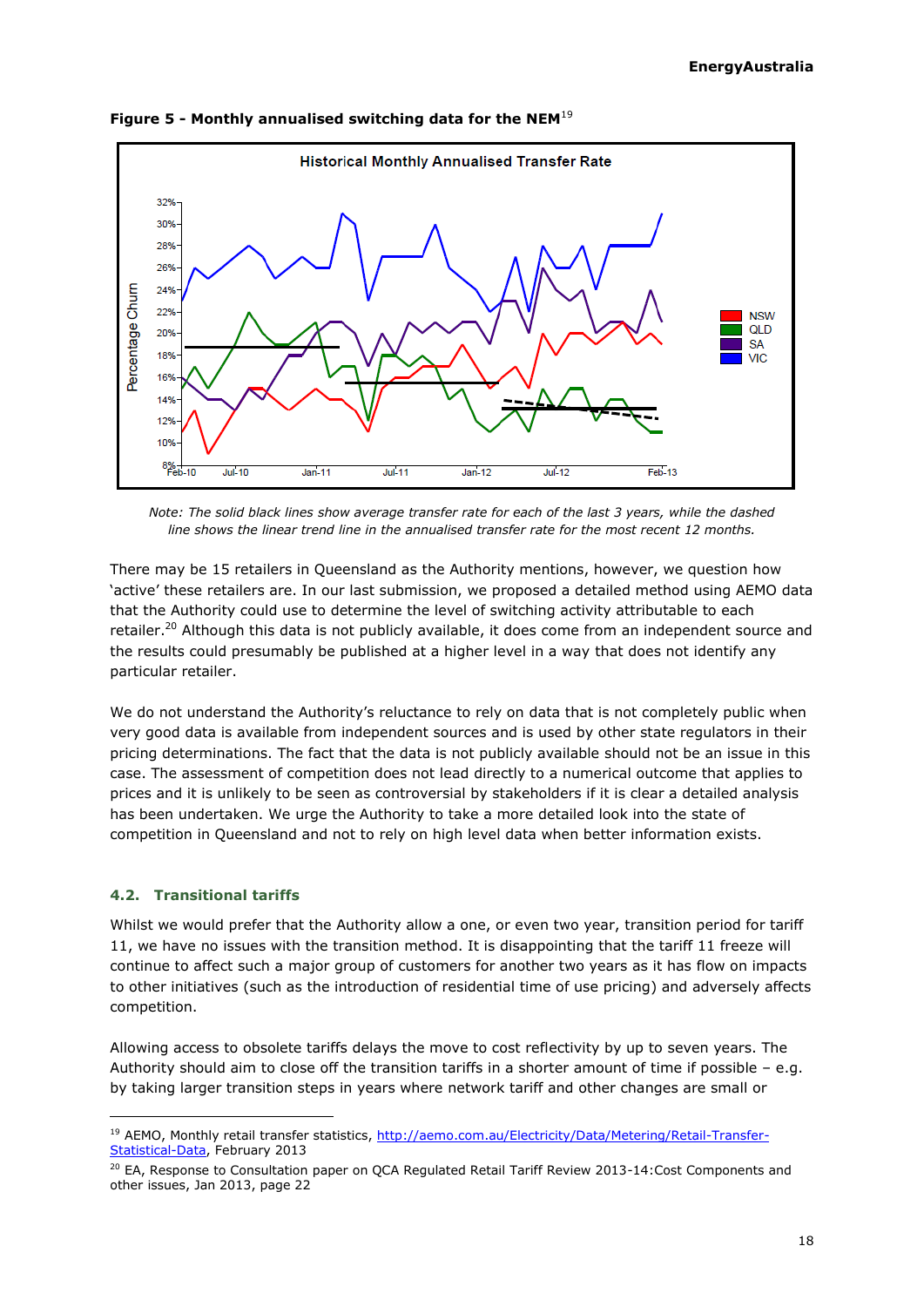negative. It is very unusual to make transitional tariffs open to new customers where they are based on previously obsolete tariffs.

Customers can be subjected to major swing changes in retail tariffs by virtue of tariff rebalancing by network companies trying to maximise their revenue. Trying to protect customers from these swings, whether they are a long term legacy issue or an ad hoc occurrence, is difficult for a regulator or a retailer to manage. These are separate issues that are best dealt with through approaches to distributors or the Australian Energy Regulator. To treat this transition issue in a detailed and long-term manner way when setting retail tariffs places undue costs and risk on retailers; we have no direct control over these matters.

### <span id="page-18-0"></span>**4.3. The cost pass through mechanism**

We are pleased that the Authority believes it could establish a cost pass through mechanism to allow the recovery of costs for prior years when setting tariffs for the next tariff year. Ideally, we would like to see this mechanism extend to the first and final years of the regulatory period as well. If this is not possible, we still contend that it an adjustment should be made to the retail margin to recognise the risk that retailers face in being unable to pass costs these on in tariffs.

### **4.3.1. The design of a cost pass through mechanism**

There are some elements of the mechanism proposed by the Authority that we feel could be improved. In particular, we suggest modifying the clause that specifies what costs are eligible for pass through and removing the materiality clause:

### *Eligibility*

The term 'unforeseen'<sup>21</sup> could potentially be problematic in assessing eligibility. Many potential cost pass through events will not be completely unforeseen. For example, it's hardly a surprise that SRES costs are often significantly different in the latter half of the tariff year. Perhaps the wording around 'unforeseen' events should be replaces with a reference to 'uncontrollable' events. Often the issue is that the timing and magnitude of the change is uncertain or unknown, but the event itself can easily be unforeseen. This should not affect the eligibility for a cost pass through event.

### *Materiality*

In terms of the materiality clauses specified by the Authority, we believe the primary issue is the commercial impact to retailers. When it comes to considering the impact to customers of a cost pass through amount, the assessment should be limited to how the costs are best applied to tariffs. That is, should the costs be applied as a fixed or variable amount, and should they apply to all tariffs or just a few.

However, the Authority outlines that one criterion they may apply to cost pass through reviews is:

*'(b) the impact of the cost pass-through amount (positive or negative) on regulated tariff retail electricity prices and average customer bills.'<sup>22</sup>*

 $21$  QCA, Draft Determination, page 62, point (a)

<sup>&</sup>lt;sup>22</sup> QCA, Draft Determination, page 64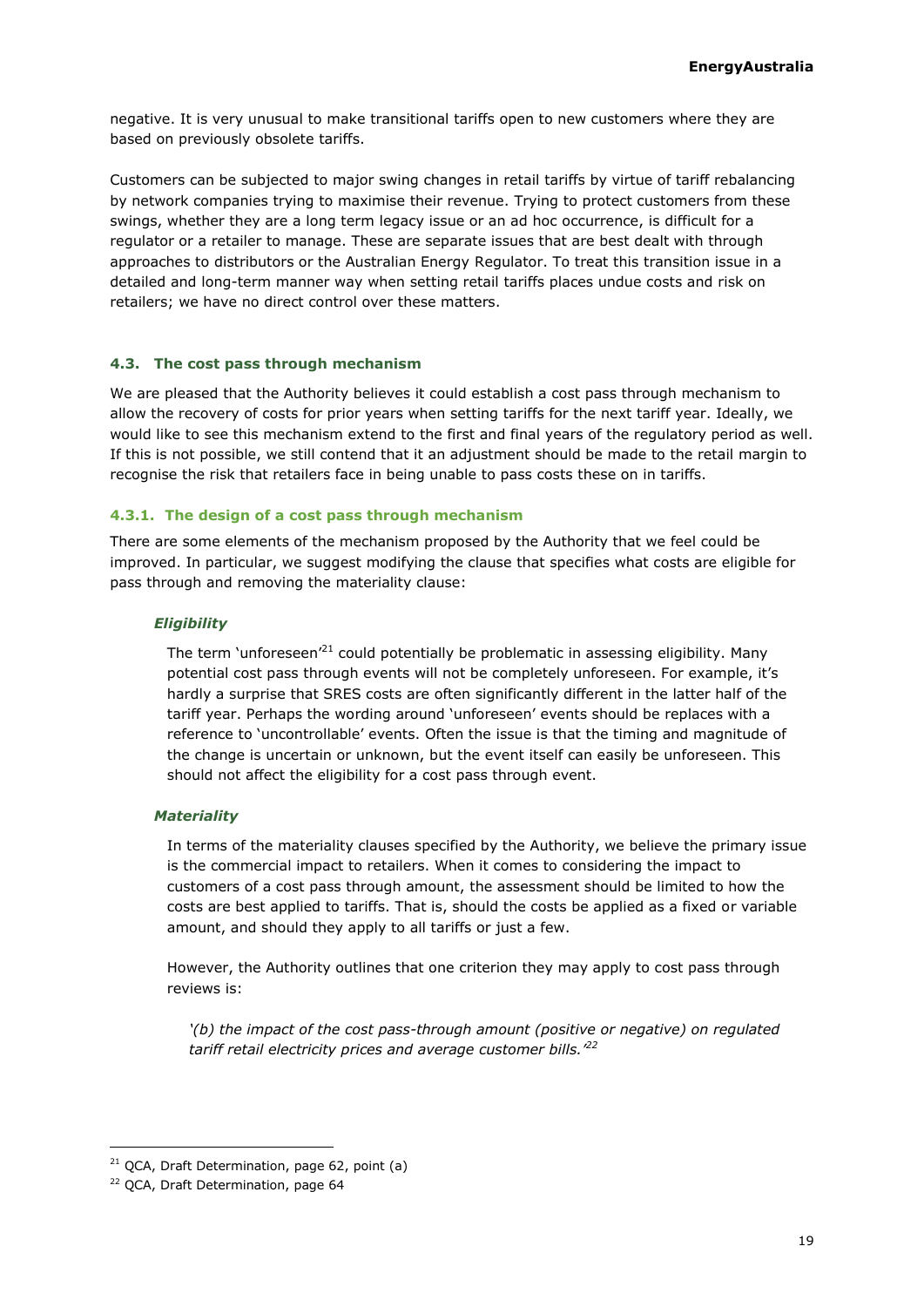This clause appears to imply that a cost pass through may not be allowed based on the **level** of price impact on customers. We suggest that it is not in fact necessary to consider the cost level impact on customers.

The reason is that the intention is to include the cost pass through amount in the tariffs for the next tariff year – that is, from the following July. If the cost pass through amount is small, then there should be no problems with allowing the pass through as there will be no additional costs incurred by retailers for implementing tariff changes as tariffs will be changing regardless. On the other hand, if the cost pass through amount is large, then there is a greater necessity for retailers to pass this through to customers to ensure that they are not financially penalised for events outside of their control. If retailers are penalised in this way then it will have a negative impact on competition.

Therefore, we believe that where the mechanism only allows a cost pass through amount to be included in tariffs at the time of an annual price change, no materiality clause is required. Although it may sound counterintuitive to not consider price level impacts to customers, we believe that the mechanism already takes account of these issues and that the materially assessment should be removed entirely.